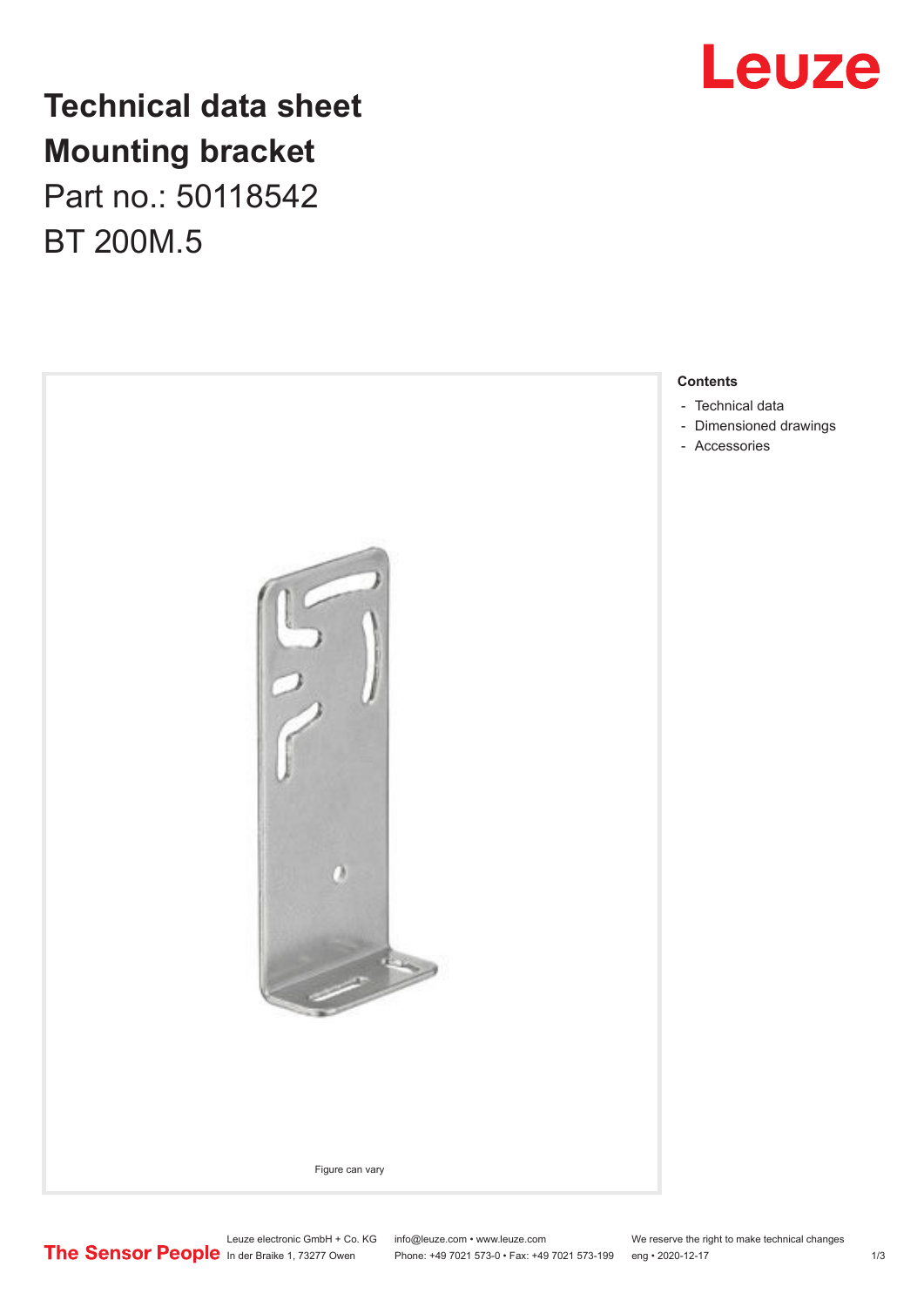## <span id="page-1-0"></span>**Technical data**

# Leuze

#### **Basic data**

**Suitable for** 18 series sensors 25B series sensors 25C series sensors 28 series sensors 3B series sensors 3C series sensors 5 series sensors 55 series sensors BCL 92 series bar code readers BCL 95 series bar code readers

#### **Classification**

| <b>Customs tariff number</b> | 73182900 |
|------------------------------|----------|
| eCl@ss 5.1.4                 | 27279202 |
| eCl@ss 8.0                   | 27279202 |
| eCl@ss 9.0                   | 27273701 |
| eCl@ss 10.0                  | 27273701 |
| eCl@ss 11.0                  | 27273701 |
| <b>ETIM 5.0</b>              | EC002498 |
| <b>ETIM 6.0</b>              | EC003015 |
| <b>ETIM 7.0</b>              | EC003015 |

#### **Mechanical data**

| Standard designation, stainless steel<br>mounting device | V2A                   |
|----------------------------------------------------------|-----------------------|
| Design of mounting device                                | Angle, L-shape        |
| Type of fastening, at system                             | Through-hole mounting |
| Type of fastening, at device                             | Screw type            |
|                                                          | Suited for M3 screws  |
| Type of mounting device                                  | Adjustable            |
| <b>Mounting device material</b>                          | Stainless steel       |
| <b>ITEM-compatible</b>                                   | No                    |